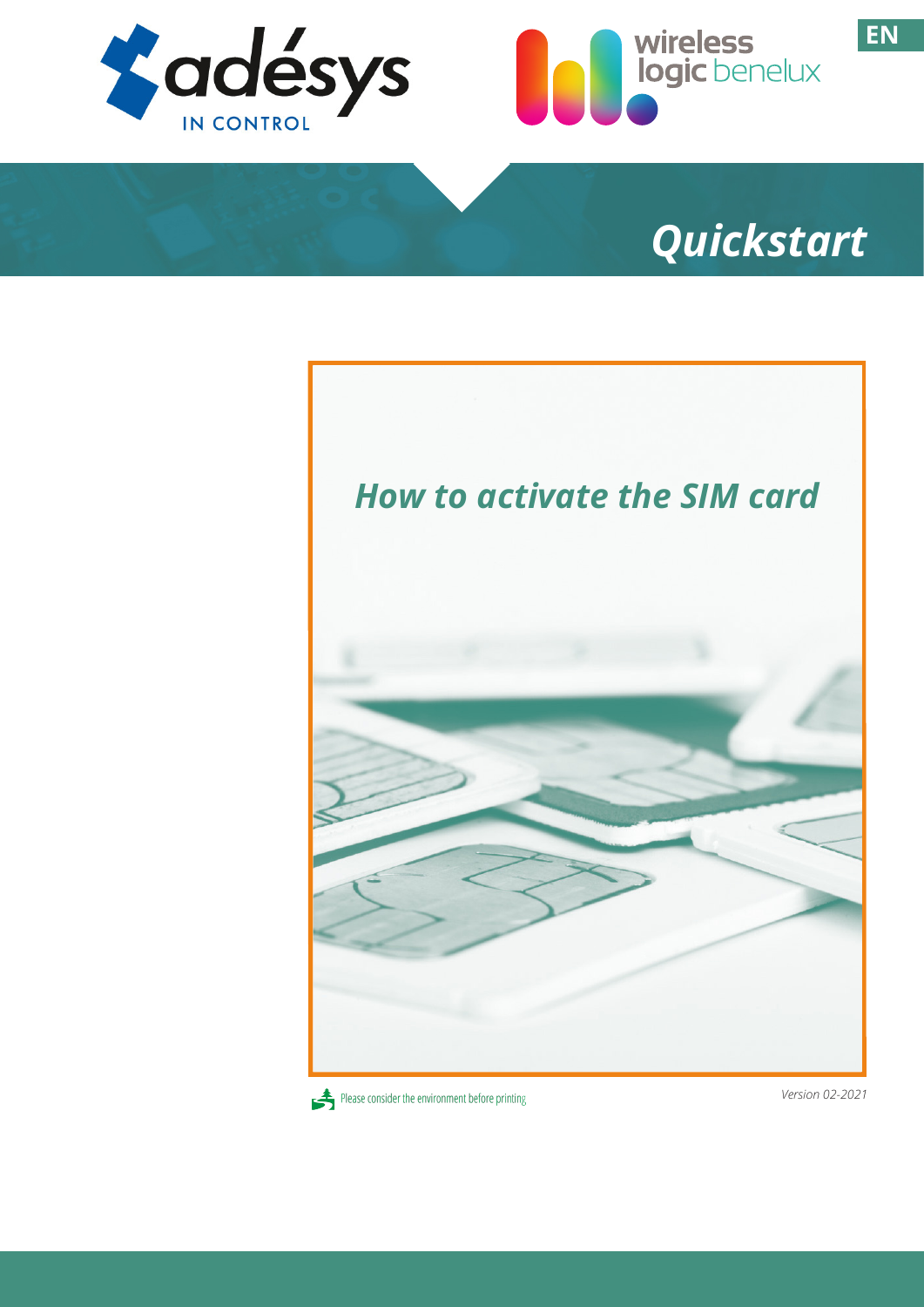# **LTE-M: 4G for Machine-2-Machine**

The SV-product line uses the new LTE-M (in full: LTE Cat-M1) band of the 4G network, especially for Internet of Things (IoT) applications with strong advantages:

- √ Very good coverage including in buildings
- √ High bandwidth for sending and receiving data
- √ Supports texting by SMS

Selecting the right SIM is very important to ensure that the Adésys equipment operates correctly and safely. The supplied SIM card from SIMPoint (KPN business partner), specialized in M2M applications, has proven successfull. It is up to you whether you use this SIM card.

- √ 4G connection with different SMS bundles
- √ Device automatically switches to 2G in case of failure of the 4G network
- √ Easy online activation without having to search for a suitable LTE Cat-M1 provider

| <b>Bundle</b>                       | Region | Data                 | <b>SMS</b> | $\epsilon$ /mnd<br>(for 1 year) |  |  |  |  |
|-------------------------------------|--------|----------------------|------------|---------------------------------|--|--|--|--|
| Adésys SV Monthly Pooled ***        | EU     | $10$ MB <sup>*</sup> | $\Omega$   | € 3,95                          |  |  |  |  |
| Adésys SV Monthly Pooled - 10 sms   | EU     | $10$ MB <sup>*</sup> | 10         | €4,35                           |  |  |  |  |
| Adésys SV Monthly Pooled - 25 sms   | EU     | $10$ MB*             | 25         | €4,85                           |  |  |  |  |
| Adésys SV Monthly Pooled - 50 sms   | EU     | $10$ MB*             | 50         | € 5,25                          |  |  |  |  |
| Adésys SV Monthly Pooled - FIXED IP | EU     | $200$ MB**           | $\Omega$   | €9.95                           |  |  |  |  |
| Rates outside bundle                |        |                      |            |                                 |  |  |  |  |
| * Data above 10 MB                  |        | per MB               |            | € 0,19                          |  |  |  |  |
| ** Data above 200 MB                |        | per MB               |            | € 0,05                          |  |  |  |  |
| *** sms above bundle                | EU     | per sms              |            | € 0,08                          |  |  |  |  |
| One-time costs                      |        |                      |            |                                 |  |  |  |  |
| Activation per SIM card             |        |                      |            | € 5,00                          |  |  |  |  |

#### **Activation in 3 steps**

**1. Go to https://portal.simpoint.com/register** choose for Enlisch (click on flag)

| business<br>kpn<br>partner                                                              | <u>.</u><br>账<br>l<br>. . |
|-----------------------------------------------------------------------------------------|---------------------------|
| wireless<br>logic benelux<br>Formerly SIMPoint                                          |                           |
| <b>Register SIM card</b>                                                                |                           |
| Are you a current client? Please log in here with your personal login details.          |                           |
| SIM card                                                                                |                           |
| ICCID <sup>*</sup><br>89103<br>Enter the 19-digit ICCID<br>for your SIM card.<br>Verify |                           |

and enter the19-digit ICCID of the supplied SIM card. Then presse 'Verify...'.

## **2. Place an order**

Choose the desired subscription and fill in all details.

| business<br>kpn<br>partner                     |                                                                                |  |  |  |
|------------------------------------------------|--------------------------------------------------------------------------------|--|--|--|
| wireless<br>logic benelux<br>Formerly SIMPoint |                                                                                |  |  |  |
| Place an order                                 |                                                                                |  |  |  |
|                                                | Are you a current client? Please log in here with your personal login details. |  |  |  |
| SIM card info                                  |                                                                                |  |  |  |
| Subscription *                                 | Adesys SV Monthly Pooled 10MB - 12 maanden - 3,95 €<br>$\checkmark$            |  |  |  |
| <b>Fixed IP</b>                                | Please contact me to discuss fixed IP options.                                 |  |  |  |
| Number of SIM<br>cards <sup>1</sup>            | $\ddot{}$                                                                      |  |  |  |

## **3. Press 'Send order'**

Your SIM card is now activated. It is preferable to set the **APN** in the SV device **at simpoint.m2m**. If you are working with a **fixed IP address**, you must set the **APN to simpointplus.m2m**. When it is on the internet, it takes longer to connect to the network. For further questions, please contact Wireless Logic Benelux.

- If you do not use the supplied SIM card, select a 4G SIM of a provider that supports the LTE Cat M1 band. ļ
- Otherwise you could use a 2G SIM card.